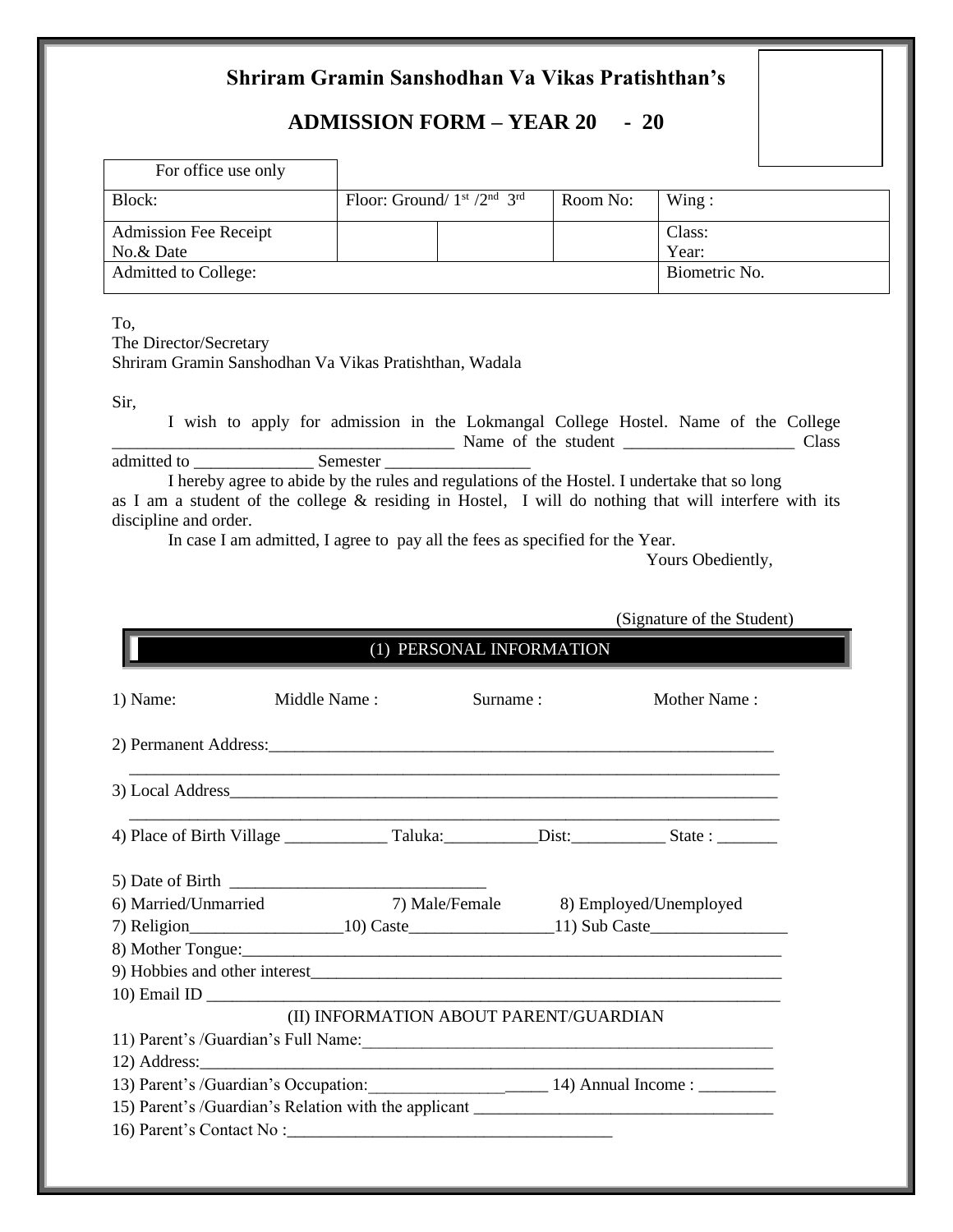# **PARENT'S / GUARDIAN'S ENDORSEMENT**

| I have permitted my son/daughter / ward to join your Hostel. The information supplied by        |
|-------------------------------------------------------------------------------------------------|
| him/her is correct to the best of my knowledge. I have acquainted myself with the rules $\&$    |
| regulation of the Hostel. I undertake to pay all the Hostel fees & dues of my son/daughter/ward |
| $\&$ to see that he/she will observe all rules of discipline of the Hostel.                     |

| 1 mov.        |  |  |  |
|---------------|--|--|--|
|               |  |  |  |
|               |  |  |  |
| $\text{Date}$ |  |  |  |
|               |  |  |  |

Parent's Guardian's Signature

Admission is granted in the hostel for the year  $20$  to  $20$ 

| Register/OS/HR |
|----------------|
|----------------|

 $Planer$ 

Signature of Admission

Committee Member Principal

- 1) The allocation of the rooms will be made by the hostel committee. Application for admission to the hostel must be presented with the application for admission to the course, in the prescribed form which can be had from the college office.
- 2) Three students would ordinarily be accommodated in one room. Rooms shall have to be occupied as allotted by the Hostel committee and no-Change of room is allowed.
- 3) Admission fee of Rs. 20/- per year must be paid along with the application form. The following remaining hostel fees shall have to pay by the student before occupying the room. In case room is not allotted admission fee would be refunded provided it is claimed before 31<sup>st</sup> August of the year.

| Sr. | Particular                    | Ist Term | 2 nd Term |
|-----|-------------------------------|----------|-----------|
| No  |                               |          |           |
| 1.  | Admission fees                | $50/-$   | 50        |
| 2.  | <b>Hostel Deposit</b>         | $3000/-$ |           |
| 3   | Mess Deposit                  | $1000/-$ |           |
| 4.  | Room Rent                     |          |           |
| 5.  | Water and Electricity Charges |          |           |
|     | Total                         |          |           |

#### **Hostel Mess**

II) The Mess will be run on the basis of club system. Mess is compulsory for every resident. Mess bill should be paid every month on or before the due date and strictly adhere to all the rules made for the mess. Any default in this respect of on the part of the resident student may lead to cancellation of admission of the hostel. Wastage of food in the mess will be penalized. Mess duties if allotted should be accepted.

## **Facilities Available**

III) 1 ) Hot water is provided to all the students through solar systems.

2) Reading Hall & Gymnasium is available.

3) Hostel has S.T.D. booth & 24 hour security.

4) Prominent daily news papers-Marathi  $\&$  English are available  $\&$  kept in the general reading.

## **Hostel Discipline Rules**

IV) 1) No functions, celebrations, meeting and organization of any type shall be held or formed without the prior permission of the college authorities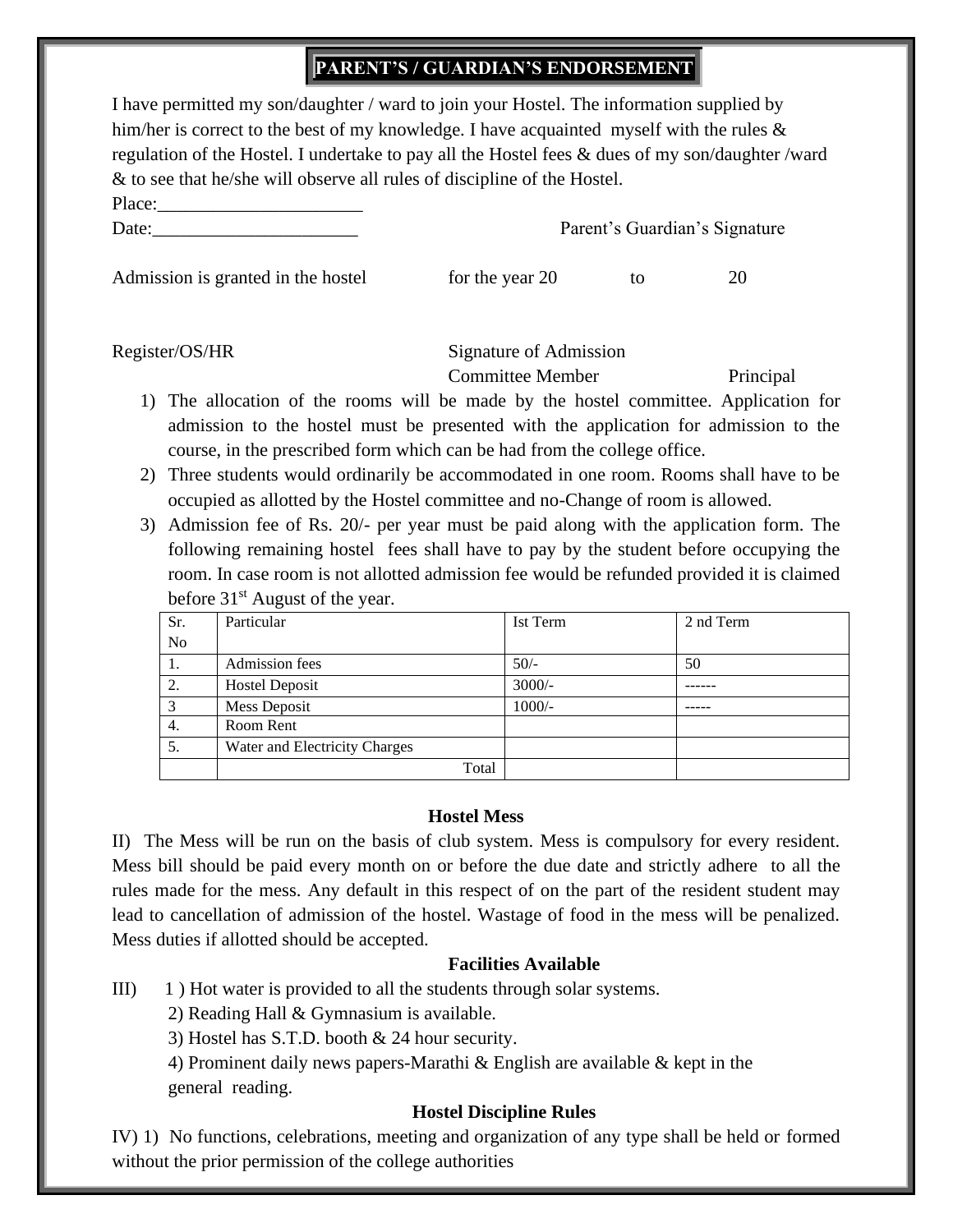2) Students shall have to observe complete discipline inside the Hostel and on the College campus. Any change in the rules will be applicable as per the guidelines.

3) Hostel Students are particularly required to maintain regularly in their academic life. Their failure at examinations or irregularity in work may result in the cancellation of their hostel seats from the beginning of the following term.

4) All letters addressed to resident students through the post-Office will in the first

instance be delivered to Rector who will make proper arrangement for their distribution.

5) A resident student who wishes to absent himself/herself from both the class and Hostel, on a week day, Must take written permission of the Rector for such Permission.

6) No student shall undertake to repair himself/herself any damage to the room. Fitting, fixtures furniture or carry out any alteration therein. He/she should report the repair and hostel requirements to the administration department.

7) No wasteful or improper use of water, Electricity etc is allowed.

8) Students will be personally held responsible for the damage to the furniture, windows, doors, walls, electric fitting etc. and the cost of damage thereof shall be recovered from them.

9) Loss of Utensils, if any will be recovered from the students on pro-rata basis at the end of every term.

10) Students shall have to bring their own mattress, bed sheets, blankets, mosquito net bucket, jar, glass, etc.

11) Misuse of electric facilities is strictly prohibited and will be penalized.

12) Students shall switch off the lights in their rooms every time they go out or before they go the bed.

13) No student is allowed to have guest in the room to stay.

14) No student is allowed to play music(vocal or instrumental) or indoor games in the room.

15) The Rooms and the premises must be kept scrupulously clean and tidy & dustions provided must be used.

16) Students must not enter in other's rooms without official permission.

17) Students must remain present in their rooms between 9.00 P.M. and 6.00 a.m. and for Ladies Hostels they should follow rules and time schedule laid down for the Hostel.

18) Outsides/Foreigner Students are not allowed to enter in the rooms without permission of the Hostel administration.

19) Every Hostel Student must possess an Identity card bearing the Hostel number and Room number in which he/she is staying.

20) Every case of illness must be reported to the Hostel Rector.

21) No meeting shall be convented anywhere in the college premises without prior permission of Principal/Director/Secretary.

22) The college authoritites shall have full powers to expel any student from the hostel if he/she is found guilty for any reason to be a resident in the Hostel.

23) A resident student must leave the hostel and give possession of the room to the office within five days after the end of the examination of the academic year, under no circumstances he/she will be allowed to extend his/her stay in the Hostel after that period.

24) Disciplinary action will be taken against the students for willful disobedience or defiance of authority, non observance of Hostel rules, mischievous and insolent or immoral behavior. This action may be a fine, expulsion and / or forfeiture of the degree, depending upon the nature of the offence.

25) Students wishing to discontinue the residence in the Hostel for the second term must inform the Hostel administration in writing before the end of the first term . Otherwise they will have to forfeit deposit and be charged full rent and Mess charges for the second term.

26) Not to consume liquor, tobacco or any such item which are harmful to the health and hyginc of a person keeping any weapon is totally prohibited.

27) Not to indulged in any type of quarrel or fight inside or outside the Hostel.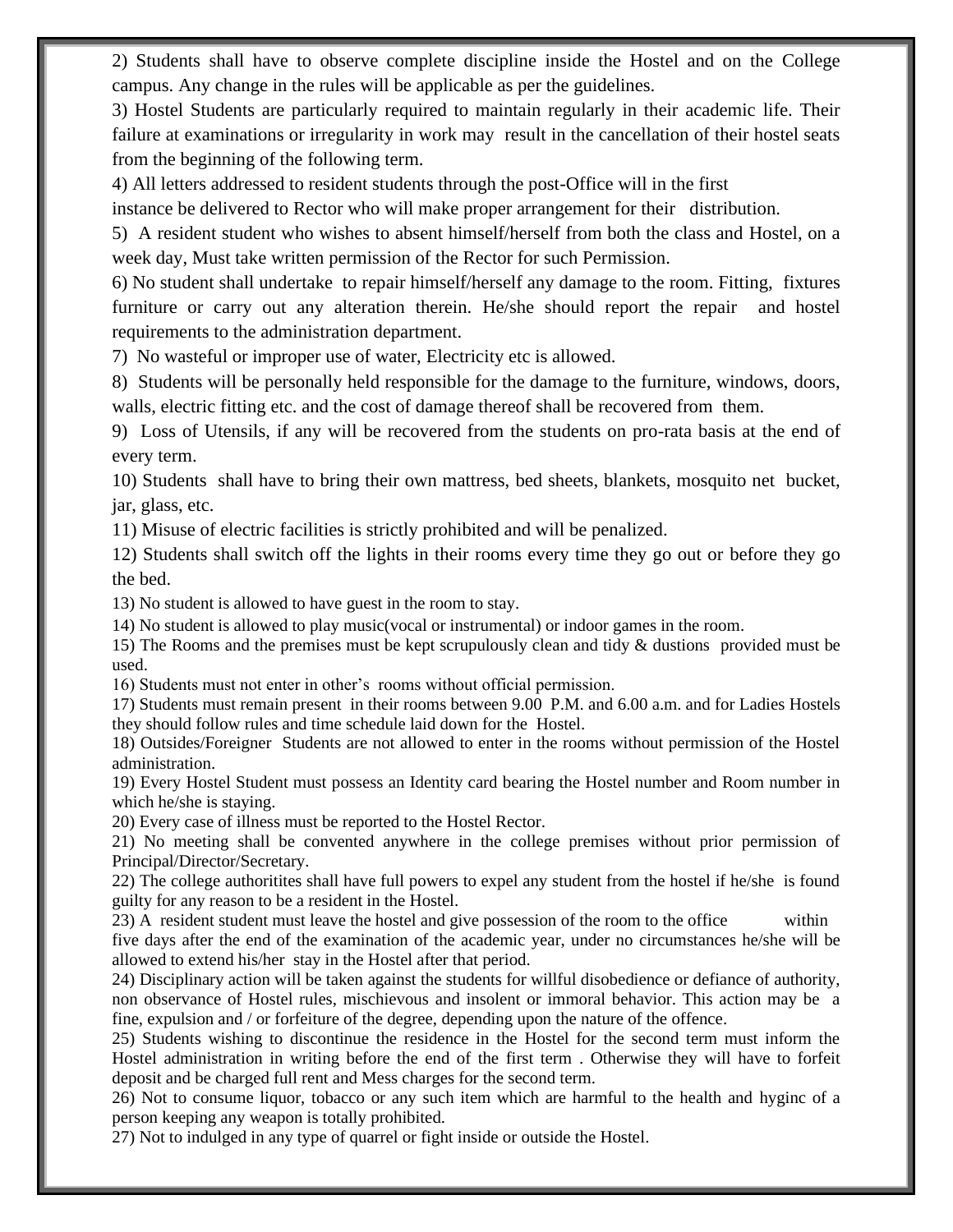28) All the Students who are residing in the hostel, are required to open an account in Lokmangal Patsanshta for the safety of their money.

29) Students shouldn't bear precious things or golden ornaments with them. Lnstitution is not responsible for these things.

30) Students shouldn't bear more money than necessity. They may use bank facility provided for the same.

31) \*Hostel deposit will be refunded to the student, if the application for the refund or deposit is made within six months from the date of the completion of the examination of the academic year. No other fees shall be refunded.

\*\* Also mess advance if any will be refunded to the student as per rules of the concerned mess..

Signature of the Parents Signature of the Student

- Students shall give to observe complete discipline in the Hostel.
- Student's rooms will be allotted to students on sharing basis.
- Students are not to visit any other room without permission of the inmates of that particular room.

–––––––––––––––––––––– ––––––––––––––––––

- Students are not permitted to use Radio, Music System, heaters, water-boilers, kettle, immersion reds, or any cooking device in their rooms.
- Playing of any games, cards inside the rooms corridors is strictly prohibited.
- Storage and consumption of alcoholic drinks/drugs/tobacco/Ghutka/narcotics etc. in the hostel premises is strictly prohibited. Anyone found indulging in these will be expelled instantly from the hostel and could be handed over to police.
- Smoking inside the hostel premises is strictly prohibited, If found doing so, disciplinary action will be taken time, they go out or before they go to the bed.
- Students are required to switch off the lights, fans etc in their room every time, they go out or before they go to the bed.
- All the residents of the hostel should see that there is no wastage of water, electricity, Misuse of electricity is strictly prohibited and the defaulter will be penalized.
- Every case of illness must be reported to the warden immediately.
- Hostel inmates must vacate his/her room within two days after his examination gets over.
- Resident who wishes to remain absent from the hostel must take written permission from the warden.
- Resident should register their attendance biometrically and to prefect whenever they are not staying in the hostel during nights hours, failure to which will attract fine.
- Students need to ensure that they make entry in register and inform prefect whenever they are not staying in the hostel during night hours, failure to which will attract fine.
- The students should stay in the room allotted to them. They should not interchange their rooms without permission of hostel authority.
- Complaints, if any about the hostel staff, servants, mess or any other complaint should be given in writing to the warden. No one shall take the law in one's own hand and take direct action. Mass agitation for any reason is prohibited.
- Hawkers, Salesman etc. are not allowed to enter the hostel premises. Students are advised not to entertain them and do any financial transactions with them.
- Functions, celebrations, meetings or formation of any kind of organization is not permitted without prior permission of the hostel authority.